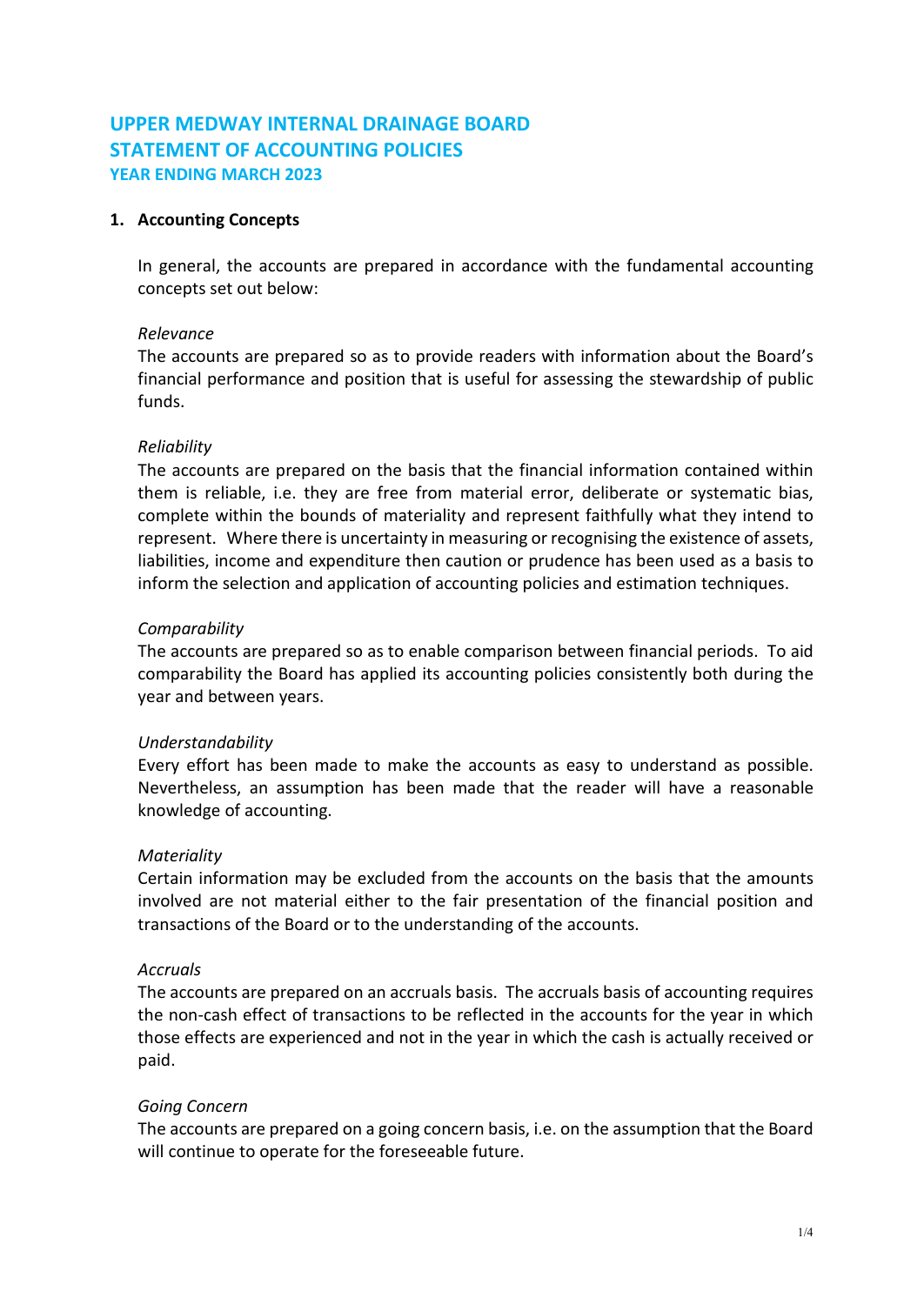### *Primacy of Legislative Requirements*

Where a particular accounting treatment is prescribed by legislation, then that treatment prevails even if it conflicts with one or other of the accounting concepts outlined above. In the unlikely event of this arising, a note to that effect will be included in the accounts.

# **2. Fixed Assets**

All expenditure on the acquisition, creation or enhancement of fixed assets is capitalised on an accruals basis. In defining capital expenditure, the Board operates a *de minimis* level of £5,000 for tangible assets. Any expenditure below this level is charged to revenue in the year of acquisition.

The Board's principal assets have been revalued and any surpluses or deficits are reflected in the Revaluation Reserve.

Fixed assets will be included in the Boards accounts at the actual purchase price, in line with the revised Governance and Accountability in Internal Drainage Boards in England -A Practitioners' Guide. It does not reflect the value the Board could obtain on the open market, nor does it reflect the figure used for insurance purposes.

# **3. Depreciation**

Depreciation is provided for on all fixed assets with a finite useful life (which can be determined at the time of acquisition or revaluation) according to the following policy:

- newly acquired assets are depreciated in the year of acquisition
- depreciation is calculated using the straight-line method

The standard useful lives for each category of asset are as follows:

- Vehicles 4 to 5 years depending on mileage
- Plant and machinery 4 to 8 years depending on the type and hours worked

#### **4. Impairment**

In accordance with Financial Reporting Standard (FRS) 11 '*Impairment of Fixed Assets and Goodwill*', fixed asset revaluations reviews also take account of material changes arising from impairment due to one or more of the following events:

- a significant decline in market value
- evidence of obsolescence or physical damage
- a significant adverse change in the Board's working environment
- a commitment by the Board to undertake a significant reorganisation

Impairment losses arising from asset use (e.g. physical damage or deterioration) are charged to the accounts. Impairment losses may be reversed if circumstances change.

#### **5. Disposal**

Income from the disposal of fixed assets is accounted for on an accruals basis.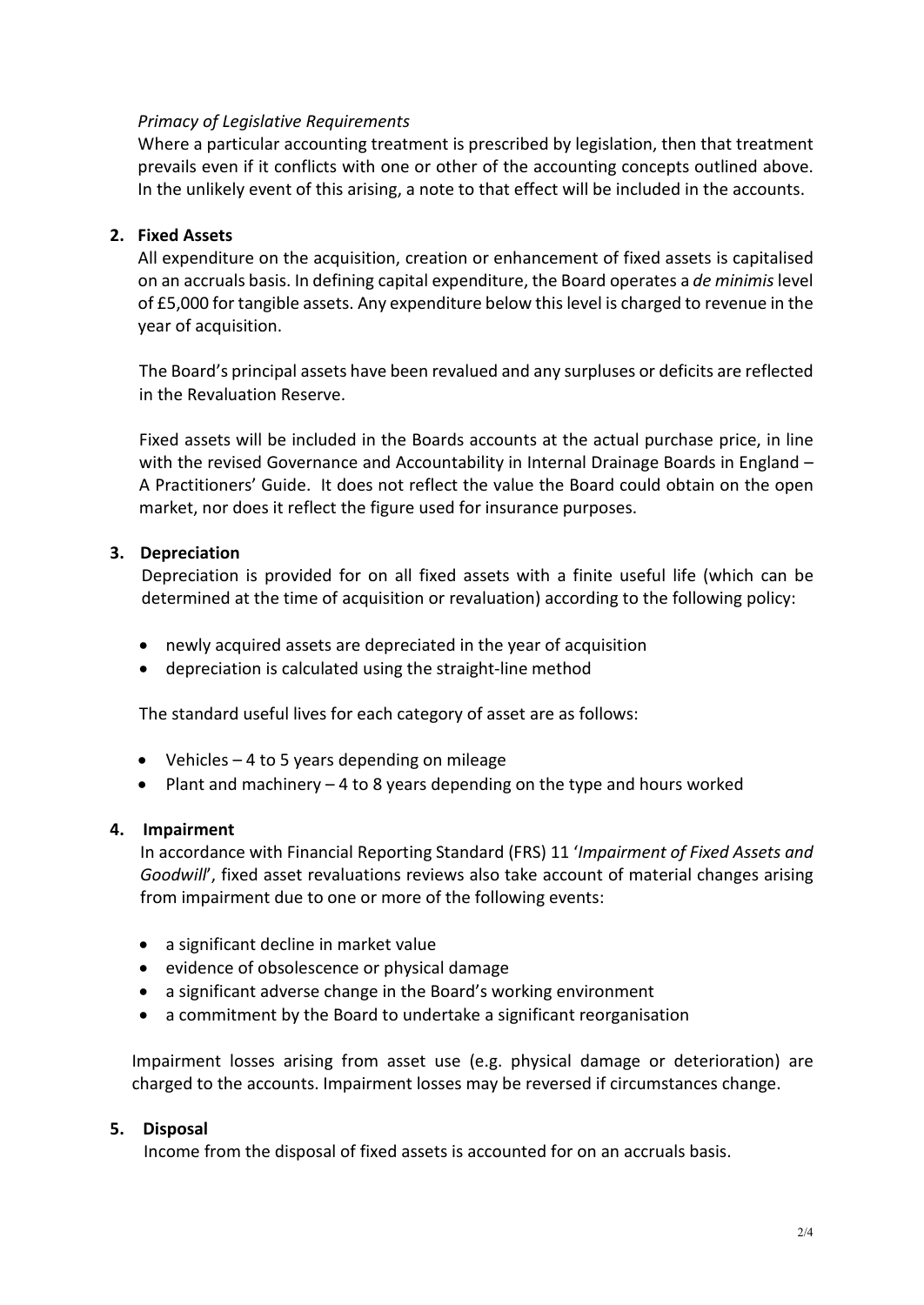#### **6. Government Grants and Contributions**

Government grants and other contributions are accounted for on an accruals basis and recognised in the accounts when the conditions for their receipt have been complied with and there is reasonable assurance that the grant or contribution will be received.

#### **7. Debtors and Creditors**

The accounts of the Board are maintained on an accruals basis in accordance with FRS 18 '*Accounting Policies*', i.e. sums due to or from the Board during the year are included whether or not the cash has actually been received or paid in the year.

Debts due to the Board are recorded as they become due and the item Debtors shown in the Balance Sheet represents the amounts due during the year which remain unpaid at the year-end.

#### **8. Stock**

Stocks in the stores are valued at the latest price paid. This is a departure from the requirements of SSAP9 '*Stocks and Long-term Contracts*', which require stocks to be shown at actual cost or net realisable value, if lower. The effect of the different treatment is not considered material.

#### **9. Reserves**

Reserves include earmarked reserves set aside for specific policy purposes and balances which represent resources set aside for purposes such as general contingencies and cash flow management. Statements concerning the purpose and usage of all provisions and specific reserves appear in the notes to the Balance Sheet.

#### **10. Investments**

Short-term investments are shown in the Balance Sheet as 'Current Assets' and solely represent cash balances deposited with banks.

#### **11. VAT**

VAT is accounted for separately and is not included in income and expenditure accounts, whether of a capital or revenue nature. Input VAT which is not recoverable from HM Revenue & Customs will be charged to revenue accounts or added to the capital expenditure as appropriate.

#### **12. Post Balance Sheet Events**

Changes are made to the accounts where a material post balance sheet event occurs that either provides additional evidence relating to conditions existing at the balance sheet date or indicates that the application of the going concern concept to a material part of the Board is not appropriate.

# **13. Pension Scheme**

Contributions to the pension scheme are determined by the Fund's actuary on a triennial basis. The last actuarial valuation took place on 31 March 2017 and the change in contribution rates as a result of that valuation took effect from 1 April 2017. The next valuation is scheduled to take effect from 1 April 2021.